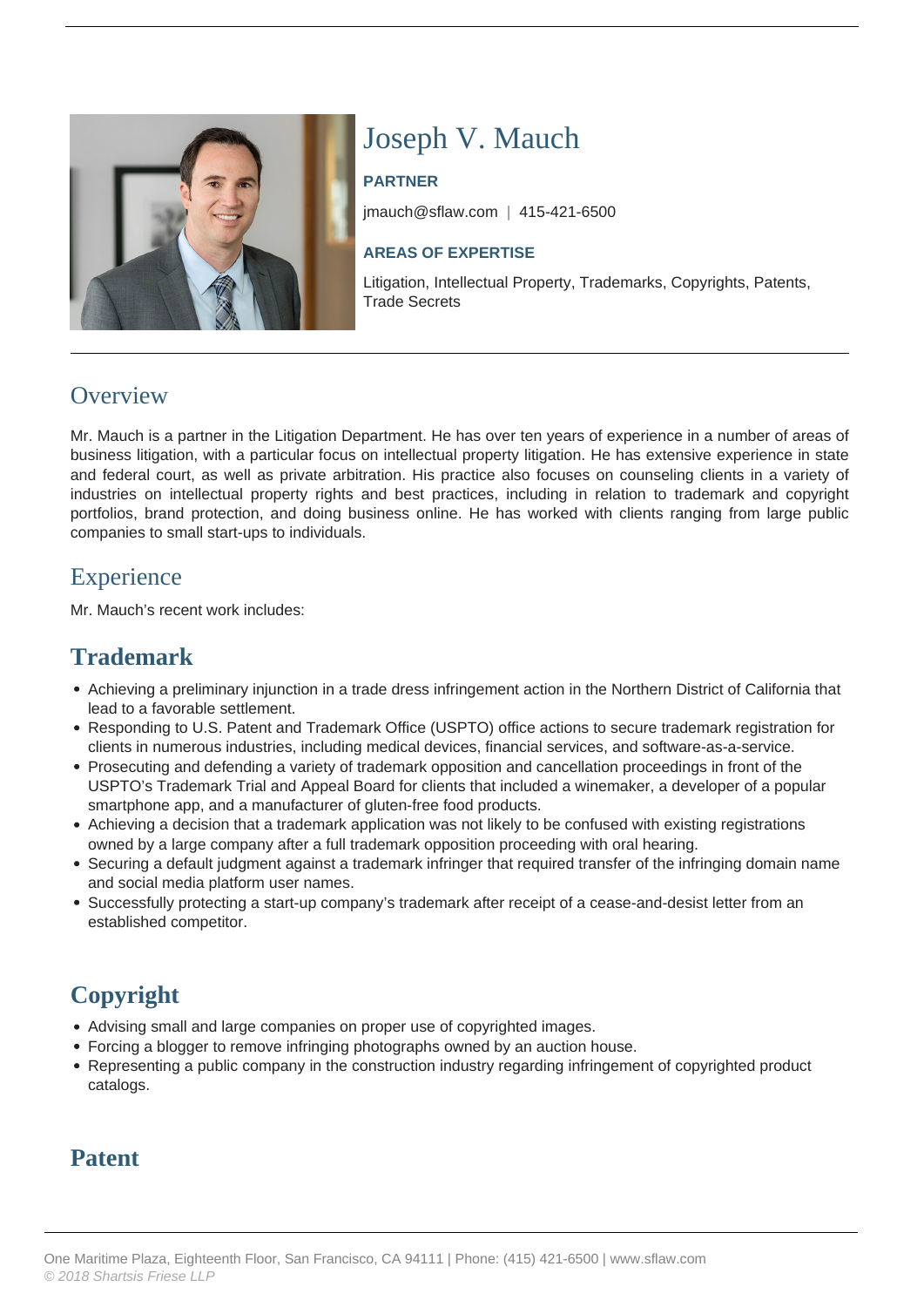- Securing a judgment of over \$3 million for breach of contract and patent infringement in the Northern District of California.
- Achieving a preliminary injunction in a utility and design patent infringement action in the Northern District of California that lead to a favorable settlement.
- Defeating a preliminary injunction motion brought by a competitor in a utility patent infringement action in the Northern District of California.
- Securing a favorable settlement for the patent owner in an infringement action in the Middle District of Florida
- Acting as local counsel in high stakes patent litigation involving consumer electronics and smartphones in the Northern District of California

### **Trade Secrets, False Advertising, and Unfair Competition**

- Stopping a former executive in the healthcare industry from breaching his fiduciary duties and using company trade secrets to establish a competing company.
- Filing a complaint for violation of the federal Defend Trade Secrets Act against a competitor and the client's former leader engineer that survived a motion to dismiss
- Defending a public healthcare company in arbitrations and a state court action against competitors alleging various claims related to misappropriation of confidential information and unfair competition.

### **Other**

- Securing favorable settlements in a series of breach of contract disputes for a client in the construction industry.
- Securing a favorable settlement for a foreign national telephone company in an international arbitration against a large U.S. telecommunications company.
- Acting as second chair at a judicial reference bench trial in the successful defense of a large municipality against nondisclosure claims related to the sale of a commercial real estate project.
- Acting as "outside general counsel" assisting a food and beverage company and SAAS company with all of their litigation and potential litigation matters.

# Publications/Speaking

Presentation, "How to Win a Trade Dress Case After Apple v. Samsung (2018 Update)," California Lawyers Association, Litigation Section, March 2018

Presentation, "How to Win a Trade Dress Case After Apple v. Samsung," San Francisco Intellectual Property Law Association (SFIPLA), December 2016

#### **5.18.20 / Media**

Hurricane Protection Straps Suit Blown Out Of Court

#### **2.24.20 / Articles**

On Trademarks

#### **11.16.18 / Media**

 National Exclusive: Former Sen. Barbara Boxer's Son and California Powerbroker Found Bilking Indian Tribe

#### **5.1.17 / Articles**

On Trademarks - Infringement and Social Media

**9.1.15 / Articles**

On Trademarks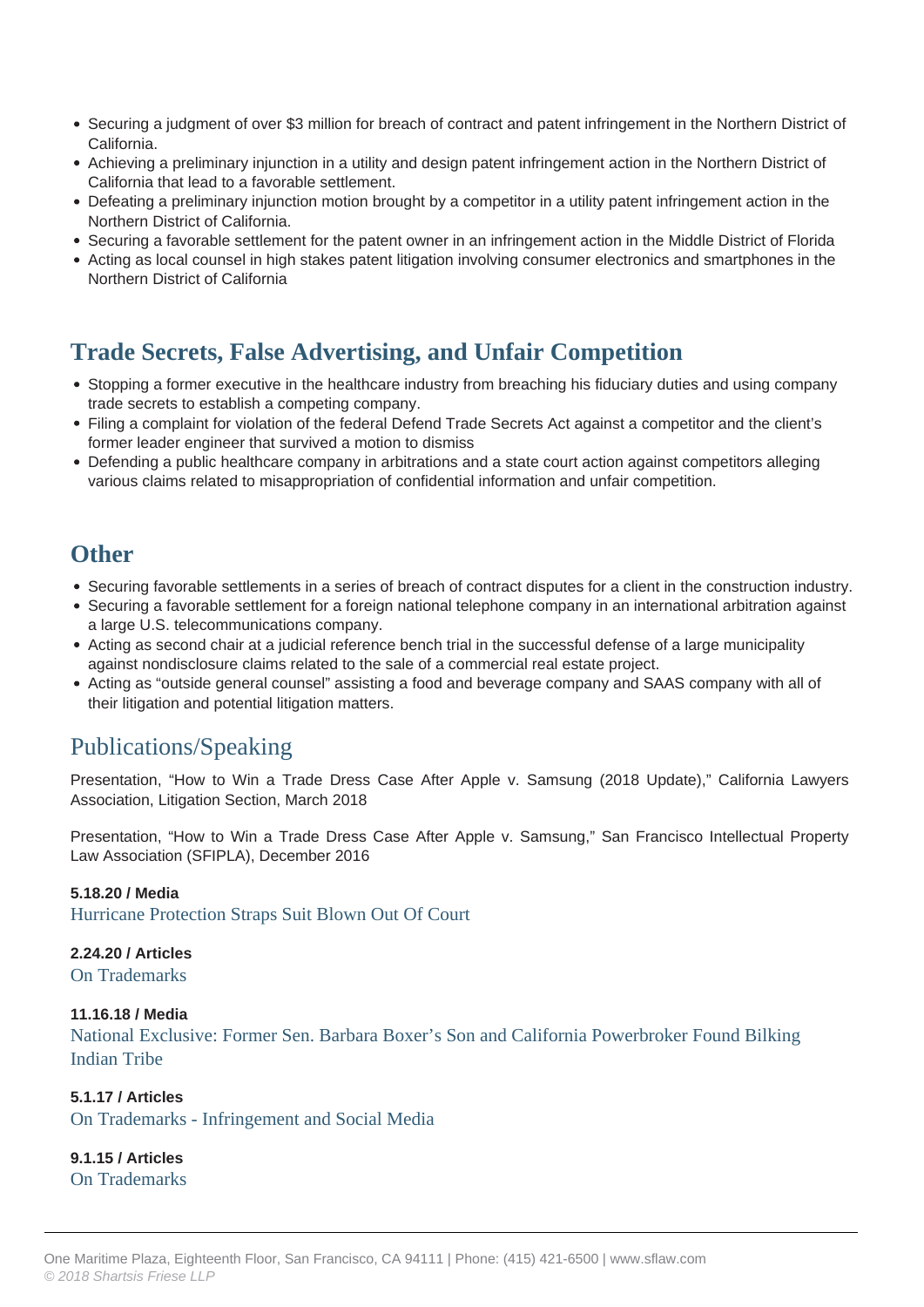#### **5.25.15 / Articles** TTAB Determination of Likelihood of Confusion May Have Preclusive Effect

# Professional Activities

Mr. Mauch is a member of the Bar Association of San Francisco, the Association of Business Trial Lawyers, and the San Francisco Intellectual Property Lawyers Association.

He is also a member of the International Trademark Association (INTA), where he has acted in a leadership position on the Enforcement Committee, the Internet Committee, and a task force working on ways to address online trademark infringement.

Mr. Mauch has also taught a segment on taking and defending depositions in a Litigation Skills course at Stanford Law School and been a regular guest presenter in an Intellectual Property course at the University of California, Hastings College of the Law.

### Education

Santa Clara University B.A. in English, magna cum laude, 1999

University of North Carolina at Chapel Hill M.A. in Comparative Literature, 2003

University of California, Hastings College of the Law J.D., cum laude, 2007

## Admissions

California State Bar

All California State Courts

U.S. District Court for the Northern, Central and Southern Districts of California

U.S. District Court of Nevada

U.S. District Court for the Middle District of Florida

Ninth Circuit Court of Appeals

### Accolades

Super Lawyers "Rising Star" in Northern California in 2013-2017 Hastings College of the Law Thurston Society Witkin and CALI award for excellence in Civil Procedure, Constitutional Law, and Islamic Law